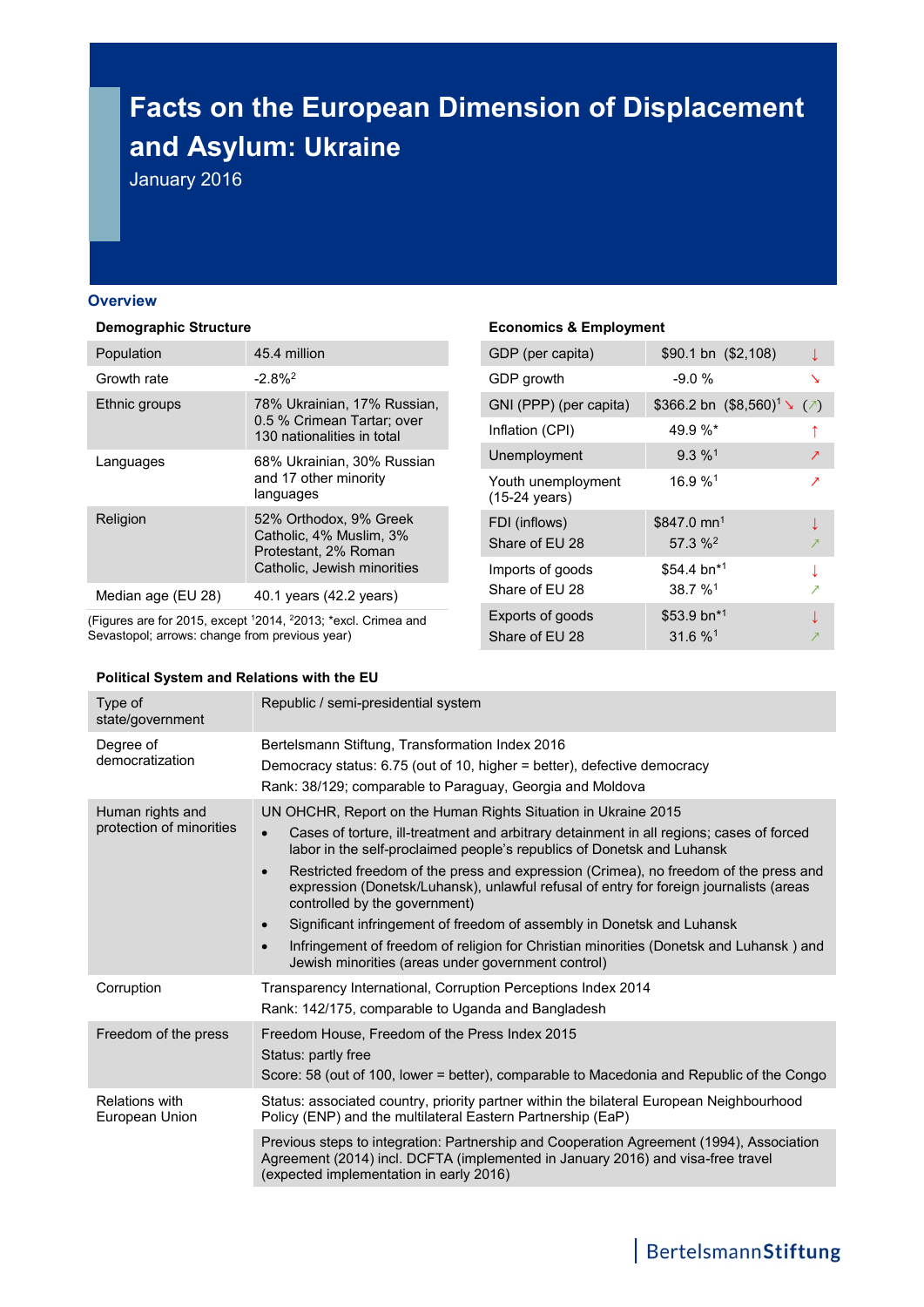

Source: Bertelsmann Stiftung based on the map by NordNordWest / Wikimedia Commons – CC BY-SA 3.0, https://creativecommons.org/licenses/by-sa/3.0/deed.en

## **REFUGEE SITUATION IN UKRAINE**

| Category                                    | Country of origin, country of destination                                                                                                                                                                                                                                                                                                                                                                                       |
|---------------------------------------------|---------------------------------------------------------------------------------------------------------------------------------------------------------------------------------------------------------------------------------------------------------------------------------------------------------------------------------------------------------------------------------------------------------------------------------|
| Number of refugees in<br>Ukraine            | 1.8 million internally displaced persons (IDPs) were registered by UNHCR, the UN<br>refugee agency, in December 2015. According to UNHCR, at least 800,000 IDPs are<br>living in the areas under government control alone. Ukraine also has:<br>a large number of non-registered IDPs<br>some 600,000 people living in IDP-like conditions<br>$\bullet$<br>7,100 displaced persons and asylum-seekers from other countries<br>٠ |
| Number of refugees outside<br>of Ukraine    | 1.1 million, according to UNHCR. The three main destination countries are:<br>Russia, with $858,000$ (disputed) $(~78%)$<br>$\bullet$<br>Belarus, with $127,000$ (disputed) $(-11.5%)$<br>$\bullet$<br>Germany, with 6,540 (<1%)                                                                                                                                                                                                |
| Housing for internally<br>displaced persons | According to UNHCR, efforts to provide IDPs with long-term housing are progressing<br>slowly. A majority of IDPs live in private households or with people providing voluntary<br>assistance, or are renting cheap, mostly decrepit accommodations. Government<br>facilities are usually meant only for short-term stays; anyone who remains there too<br>long is threatened with eviction.                                     |
| Status of internally<br>displaced persons   | Registered IDPs receive access to government support and benefits. However, the<br>registration process is difficult in a number of respects (see below).                                                                                                                                                                                                                                                                       |
| Funding                                     | UNHCR appealed for \$41 million for its activities in Ukraine in 2015. Some 61% of the<br>funds had been received from donors by December 2015.                                                                                                                                                                                                                                                                                 |

# **UKRAINE: INTERNALLY DISPLACED PERSONS AND MIGRANTS TO NEIGHBORING COUNTRIES**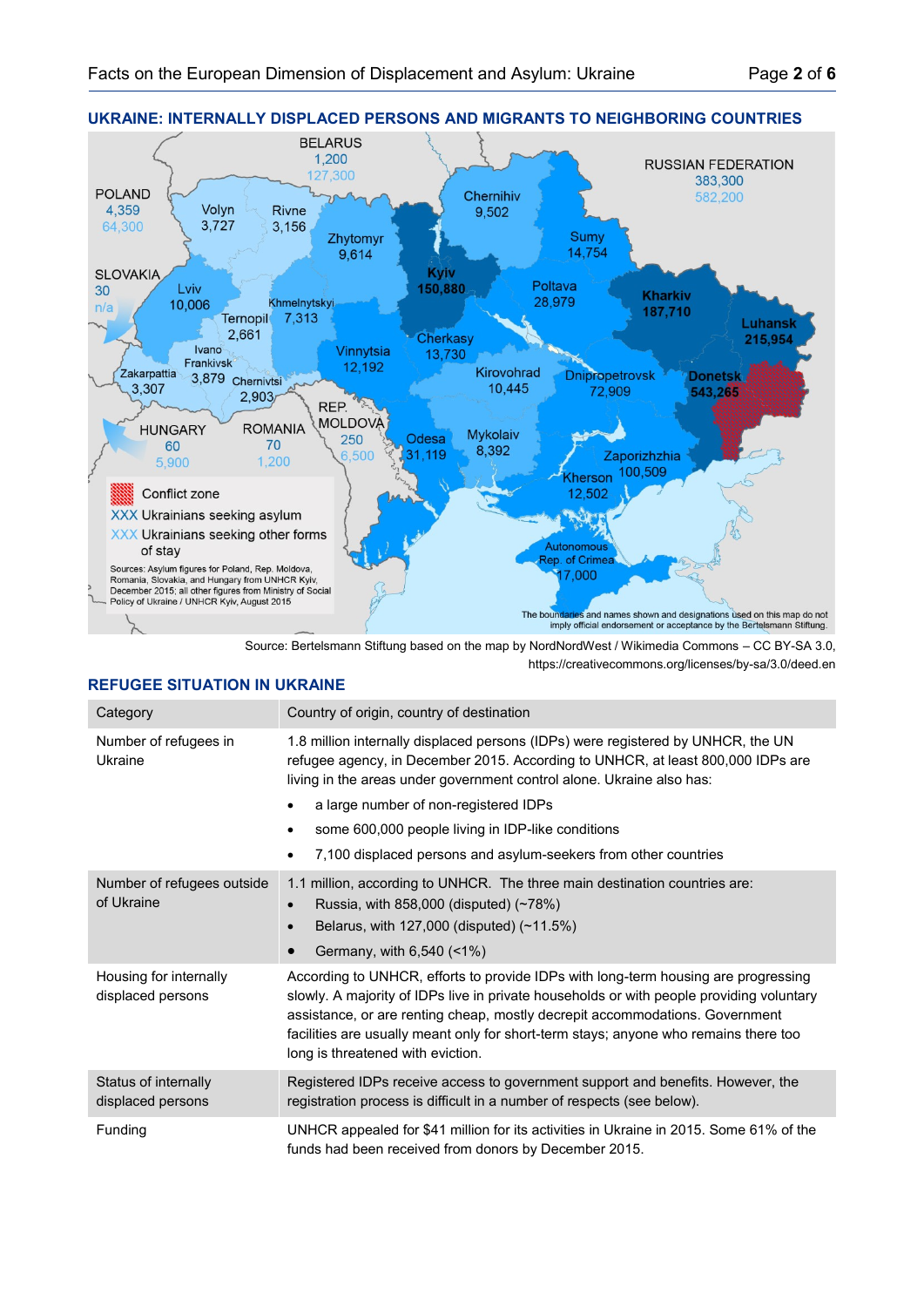Even in the years before the so-called Euromaidan protests, a number of factors – dissatisfaction with the political situation, rampant corruption and generally low living standards – were resulting in migration outflows from Ukraine among significant segments of the population. An estimated 2 to 7 million Ukrainians are living in Russia and the European Union. (The sizeable spread stems from variations in definition, source, year and season.) The country has one of the world's largest diasporas, with 5 to 6 million Ukrainians living elsewhere around the globe, not least (although not only) because of the current trend toward emigration.

People from eastern Ukraine, Russian speakers and Ukrainians with low levels of education are gravitating toward Russia, while people from the country's western areas and those with more education tend to move west, either to the EU or in some cases to the United States. As a result of demographic change and migration, the country's population has been continuously declining from its 1991 level of 52 million.

The election of Petro Poroshenko as president with a pro-European reform agenda, the annexation of Crimea by Russia and the outbreak of the conflict in eastern Ukraine have had both positive and negative repercussions. The subsequent wave of patriotism and the strengthening of a Ukrainian identity, for example, fueled the hope that the envisioned reforms would succeed and that emigration and the resulting brain drain would be reduced.

However, the new government's reform efforts fell victim to the war in the east and the necessity of defending the country. Political and institutional change was thwarted and the hope that people had for rapid improvement evaporated. Despite the new democratically elected government, there is no end in sight to corruption, one of the main catalysts for the Euromaidan protests; this situation has been reinforced by the relatively limited headway made in reducing the influence of oligarchs throughout the country. Moreover, the economy has suffered because of the war and millions of people have been forced into poverty as a result.

Even if most Ukrainians are still happy about what the Euromaidan protests achieved, the optimism people felt about further democratization and the eradication of corruption has disappeared. Some

are now calling for a second social revolution, others are talking (once more) about emigrating.

Euromaidan, war and the economic crisis are thus the main drivers of Ukraine's migration flows. People are (1) being forced to migrate as IDPs and refugees from the war in Donetsk and Luhansk and the annexation of Crimea, (2) emigrating in order to avoid being drafted into the military and (3) leaving in order to find work or get an education.

## **Internally displaced persons**

Many ethnic Ukrainians and Crimean Tartars, a Muslim minority, fled Crimea after it was annexed by Russia. An estimated 50,000 to 60,000 people left entirely, while another 17,000 moved to another part of the peninsula. Crimean Tartars in particular departed as a result of reprisals, persecution, abduction, restrictions on their right to assemble, and armed searches of their homes and mosques. Many do not intend to return to Crimea as long as it is under Russian control. A speedy, consensual resolution of the conflict should not be expected.

Moreover, hundreds of thousands of people have left contested areas in Donetsk and Luhansk. Despite the ceasefire negotiated in Minsk last August, OSCE observers have reported renewed fighting since November, especially in the city of Donetsk.

According to UN OHCHR, the considerable restrictions on freedom of movement experienced along the contact line since January 2015 remain one of the major problems for inhabitants in the disputed territories. In the Donetsk and Luhansk regions, there are only five corridors open allowing people to enter areas controlled by the government. That means it is very difficult to purchase food, seek medical treatment, apply for government aid or reunite with family members. The situation has been made even more difficult by the minefields installed along the contact line and by the Ukrainian winter.

## **Avoiding military service**

As the situation in the east escalated, the Ukrainian government introduced general conscription for all men between the ages of 20 and 27. Since then, many young Ukrainians abroad have apparently been making use of various possibilities for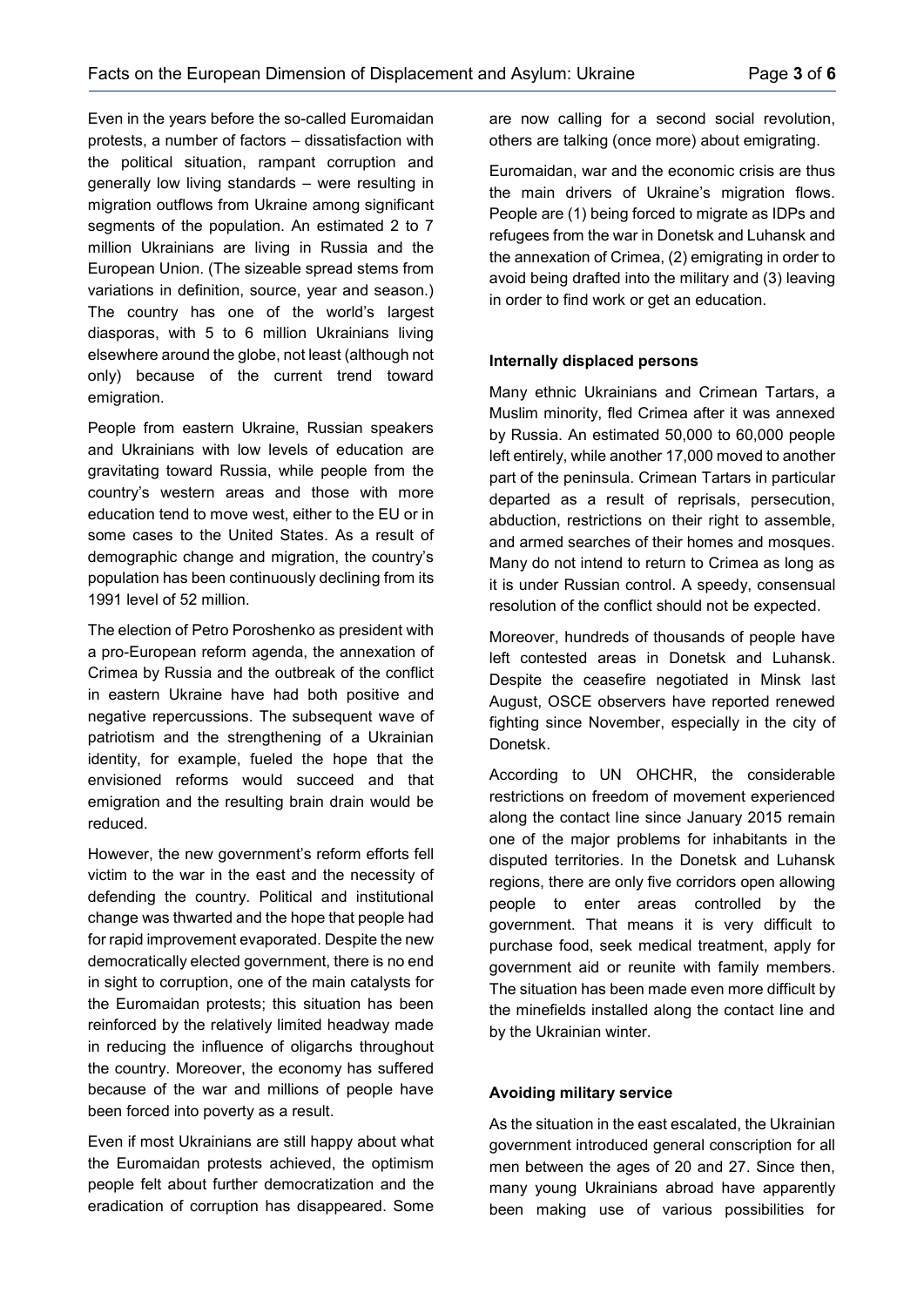avoiding the draft, including finding employment, studying at university, entering training programs or doing internships. Parents are shielding their sons from danger by sending them abroad. Other young men are evading mobilization by not registering once they move to a new address. In 2014, as conscription was taking place in 13 regions, 85,792 men who had been summoned did not appear at their local draft office. According to official statistics released by the Ukrainian army, almost 10,000 were illegally avoiding service.

## **Employment and education migration**

Like others, Ukrainian migrants looking for work have felt the impact of the EU's economic crisis. Until 2014 Ukrainians were the fifth largest group of non-EU citizens in the European Union. They are also the third largest group to receive Schengen visas, after Russians and Chinese. At the same time, considerably fewer visas have been issued to Ukrainians since 2013. The reasons for this are lower incomes, which have resulted in less travel to the EU, and the Euro crisis, which has reduced the demand for Ukrainian workers (along with those from other countries) in some EU member states.

Conversely, war and Ukraine's economic crisis have led to a steep rise in the number of workers who would like to find a job abroad. Most first-time applications for an EU residence permit include a request for a work permit.

As reflected by visa applications for short-term stays (Type C) in 2014, the most "popular" countries among Ukrainians are, in descending order, Poland, Greece, Hungary and Germany, with Switzerland, Spain and Portugal also experiencing high demand.

In view of the situation at home, it is not unlikely that a considerable share of the 1.5 million Ukrainians who have received Type C Schengen visas are hoping to work in the EU legally and, above all, illegally.

Since the outbreak of war, Ukrainian students have also been voting with their feet. Some 33,000 were residing in the EU in order to study or undergo training (Type D visa) in 2014, and in the first months of 2015 alone, the share of Ukrainians entering Poland in order to study rose by 50 percent, to 23,000 students. Yet the armed conflict in eastern Ukraine is not the only reason for studying in Poland, where Ukrainians make up more than half of foreign students. In addition, it is relatively easy to obtain a student visa for Poland; fees for tuition are relatively low, as is true in Ukraine; and Ukrainian students are charged less than others. Moreover, Poland's university programs and degrees are seen as reputable – and there is less corruption.

Finally, Ukrainians have also acquired citizenship in other countries (100,000 Ukrainians, for example, became Hungarian citizens based on their ethnic background).

## **ASSESMENT AND OUTLOOK**

#### **Difficult registration procedure**

Given the tense security situation and problems securing everyday necessities in the disputed oblasts of Donetsk and Luhansk, it is highly likely that the number of refugees (IDPs and others) will continue to rise. The situation cannot be expected to improve given that the Minsk agreement still has not been fully implemented. In 2015 alone, the number of refugees more than doubled, so that a clear majority of the people from the Donbas region are registered as IDPs, have left the country or are living in refugee-like conditions. Of the 4.4 million inhabitants in the Donetsk and Luhansk regions, 2.8 million require protection according to UNHCR criteria. These figures are not conclusive, since many IDPs were counted twice, especially at the outbreak of the conflict. Moreover, UNHCR believes there are many unreported cases of IDPs and other refugees.

In December 2014 the Ukrainian government stopped payments for all pensions and social insurance benefits to people living in areas not under government control. Since then, anyone who wants to apply for government aid must register as an IDP at a center outside of the Donbas. That, however, means overcoming a number of obstacles.

First, the contact line must be passed at one of the few, chronically crowded checkpoints. Anyone wanting to cross needs official permission and some form of identification. Individuals without an ID, true of many Roma, are thus thwarted by the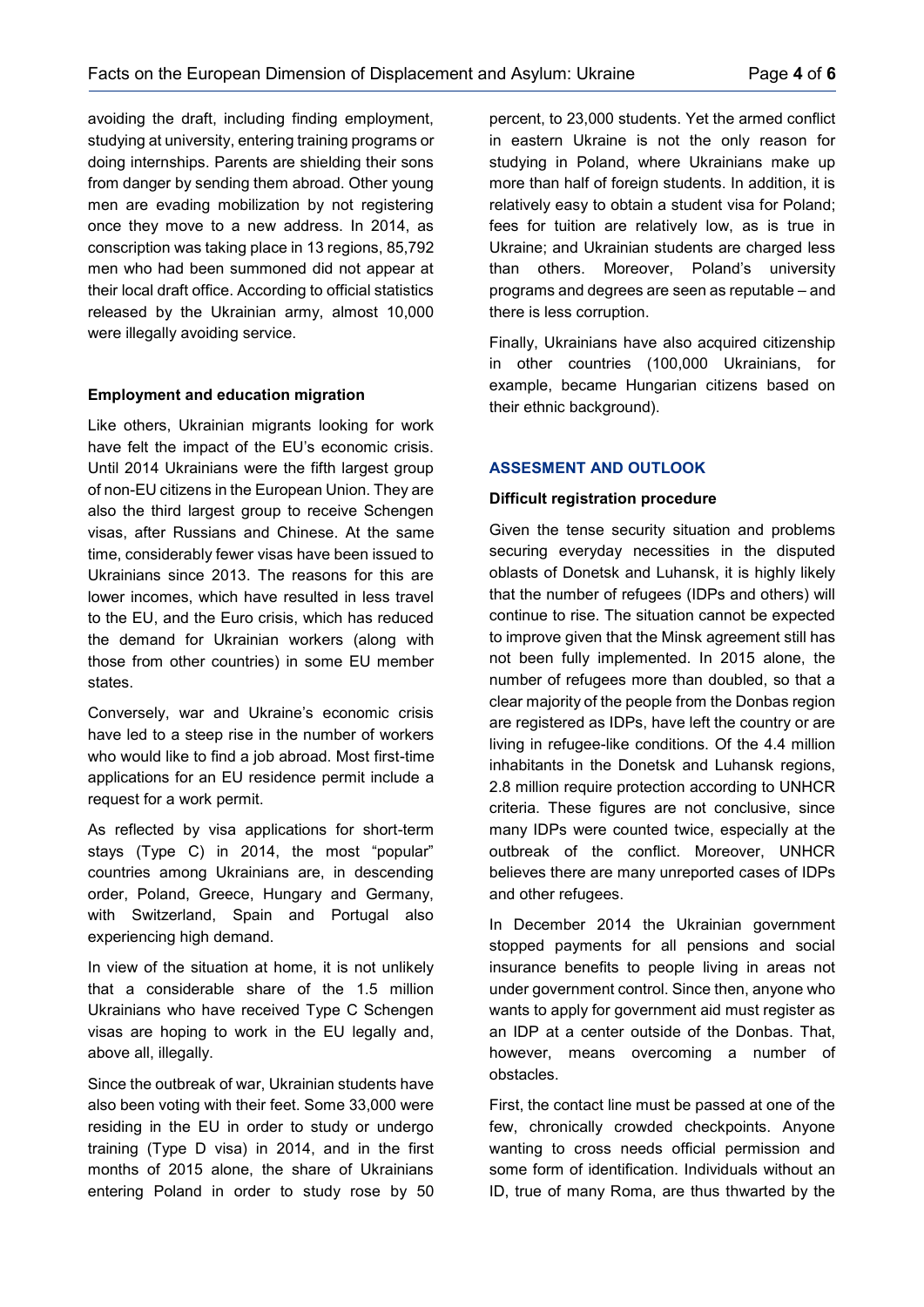requirements – something that also applies to those in bad health and those who fear that their homes might be plundered or that relatives left behind might be accused of treason.

Those who make it to a registration center must present a valid ID that shows their original place of residence is in one of the contested regions recognized by the government. Yet the list maintained by the authorities often does not reflect current realities. Moreover, many Ukrainians have never had their ID updated to show their present place of residence.

A new law (No. 2166), which was signed at the beginning of January by President Poroshenko, has strengthened the rights and freedoms granted to IDPs. Minors can now be registered by other people or agencies in addition to a parent or guardian. In the past, students could not register as IDPs if their university had relocated to a government-controlled area but their parents remained in their original place of residence. In addition, recognized IDPs are no longer required to inform the State Migration Service if their address changes. Finally, foreigners and stateless persons can now register as IPDs.

## **Inner-Ukrainian solidarity**

Currently there are IDPs throughout the country. The refugees who left Crimea have mostly settled in Ukraine's western provinces; those from eastern Ukraine have mostly remained in the area. More than half of all IDPs are registered in the east, where government assistance is limited. Most have been taken in by other family members or friends. Solidarity among Ukrainians was quite strong in the beginning, but resentment has since grown in some areas, above all against Russian-speaking IDPs from the "renegade" eastern provinces. How the Russian-Ukrainian conflict develops and is resolved will depend on whether people are able to create a new life and integrate in those places they have fled to, or whether they return to their original homes or leave the country entirely.

## **Leaving for Russia and the EU**

As a result of the conflict, many Ukrainians have moved abroad, most to Russia and many to the EU. Politically, the large number of people who

have fled to Russia and Belarus is being instrumentalized, even though the figures can only be verified in part and are therefore not conclusive. The Russian government wants to place the blame for the conflict on the Ukrainian government and therefore claims to have taken in many refugees. Yet it is possible that many Ukrainians who have repeatedly gone to Russia to work over the years are taking advantage of the current situation to register as refugees and thus legitimize their status.

In 2014, 14,040 Ukrainians applied for asylum in the EU, 13 times more than the year before. Most chose Germany as their destination, followed by Poland, Italy, France and Sweden. However, only 22 percent of the asylum applications submitted in 2014 were approved.

#### **Reform measures**

The long-awaited local-level elections held in October were a major step toward democratization and gave Poroshenko and the governing coalition a boost, although they did little to change the balance of power within the country. On the contrary, they demonstrated that in some regions the oligarchs' power is still intact, while in others the party of former President Viktor Yanukovych retains its influence.

The economic situation is slowly improving. The government has put deregulation measures in place; it has also taken – limited – steps to change the legal framework and combat corruption. The increasing violations of the ceasefire in the Donbas are, however, a cause for concern. The way the conflict unfolds will also determine in part whether the attempts at decentralization are successful or whether they are thwarted before they can take hold.

## **Fewer visa restrictions?**

As the fighting increases in eastern Ukraine and reforms fail to gain speed, people are becoming less hopeful that change will occur. Emigration is again increasing, although not dramatically.

The war and sanctions imposed by the west on Moscow have also led to an economic crisis in Russia, the country traditionally favored by the majority of Ukrainians who have migrated to find